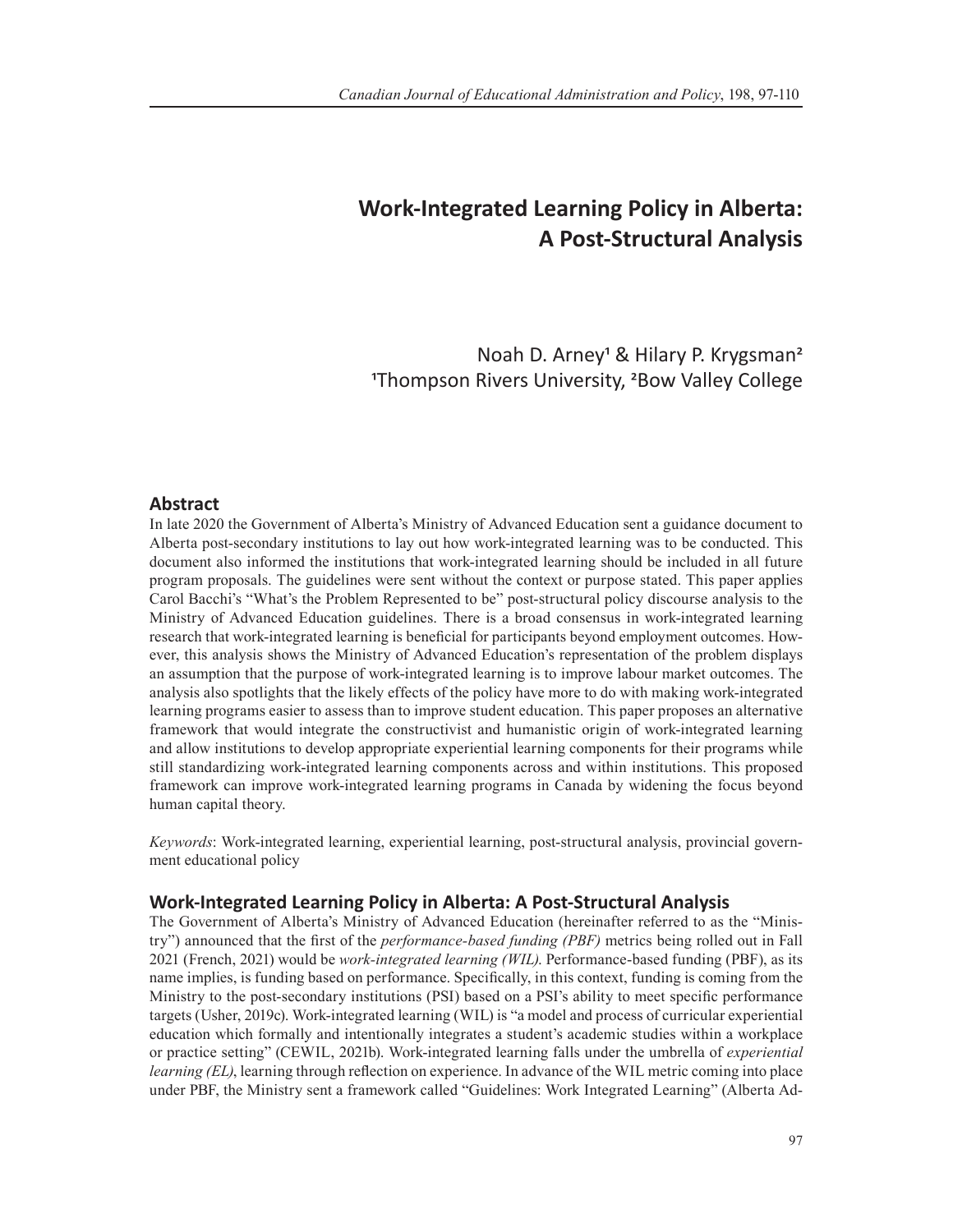vanced Education, Post-Secondary Programs Department, 2020, p. 1) to the public PSIs in the province. This document is to provide guidance on the creation, form, requirements, and reporting of WIL components in a post-secondary program. By analyzing this document, we can see the way the government envisions WIL benefiting students and the province.

We applied Carol Bacchi's "What's the Problem Represented to be" (Bacchi, 2009, p. 1) (WPR) method of post-structural policy analysis to the "Guidelines: Work Integrated Learning" (Alberta Advanced Education, Post-Secondary Programs Department, 2020, p. 1) using the Viczko et al. (2019) methods. Through the application of WPR based on the "the deep-seated conceptual logics" (Bacchi, 2015, p. 5) informing the guidelines, we looked at the meaning and "political implications" (p. 5) of the document. The focus is not on the identification of a potential problem that exists outside of context, but on identifying what problems the government sees, or problematizes, in post-secondary WIL using a post-structural understanding of problems (Bacchi, 2015).

We identified two problems being put forward by the Ministry through the solutions this new document advances. First, post-secondary programs are not adequately aligned with the workforce. Second, there is too much variation in WIL at PSIs in Alberta for the Ministry to properly assess them. The underlying assumptions laid bare by this are that the Ministry sees post-secondary education as solely a method of workplace preparation and that the Ministry lacks trust in the PSIs of Alberta. We then recommend an alternative framework that uses a broader understanding of WIL's benefits and aligns closer to national and international models.

#### **Work-Integrated Learning Overview**

Work-integrated learning is a term used by PSIs to describe a type of experiential learning where students are engaged in meaningful work in their field and supervised by someone in their field. Students gain an authentic (Choy, 2009) learning experience where they can develop their skills, abilities, and self.

The benefits of WIL have been studied in depth. These benefits include improved retention and grades (Ramji et al., 2016), skills development (Ferns et al., 2019; Jackson, 2013; McRae et al., 2019), both transferable and technical, enabling students to grow and construct their identities (Ferns et al., 2019), and engaging students in transformative (Choy, 2009) experiences. Work-integrated learning also provides students with a better understanding of the labour market (Lim et al., 2020), though it is still debated whether it has a direct impact on student's labour market outcomes (Jackson & Collings, 2018).

#### *Theory of Work-Integrated Learning*

Work-integrated learning (WIL) generally has its history traced to the experiential theories of Dewey (1938) (McRae & Johnston, 2016). Dewey explained almost a hundred years ago that experience is educational when it provides the ability to learn from an experience and leads to future learning and experiences (Dewey, 1938). True education from Dewey's (1938) perspective must always be connected to growth. True education is not preparation for the future, but preparation for the experiences of the present, and those experiences will lead to future experiences.

The theories of Dewey have since then shaped the other major thinkers that have influenced modern WIL scholarship, with Engeström (1987), Kolb (1984), and Mezirow (1991) bringing a solidly "constructivist orientation" (McRae & Johnston, 2016, p. 339) to the work. Kolb took Piaget's theories of assimilation and accommodation (Piaget, 1936) and developed it further by identifying the role of meta-cognition in education (Kolb & Kolb, 2009) and the iterative (Kolb & Kolb, 2009) aspects of education. Kolb (2009) identified how in EL, each time a person goes through a similar experience to one they have had before, the reflections and experiences of the past come to bear on it and the learning continues.

As a person goes through the process of having an experience and reflecting on it (Kolb, 1984) they must either adapt to the new idea, gaining experience in the process, or discard it, reinforcing prior experience (Mezirow, 2012). Mezirow's (2012) humanistic theory of transformative learning explained how experiences which include a "disorienting dilemma" (p. 86) can trigger true critical reflection and result in a transformed worldview. Engeström (1987) explained that each person has a different response to new ideas because their lived and socio-cultural experience is unique.

Based on these theorists, McRae and Johnston (2016) built a global WIL framework. Their frame-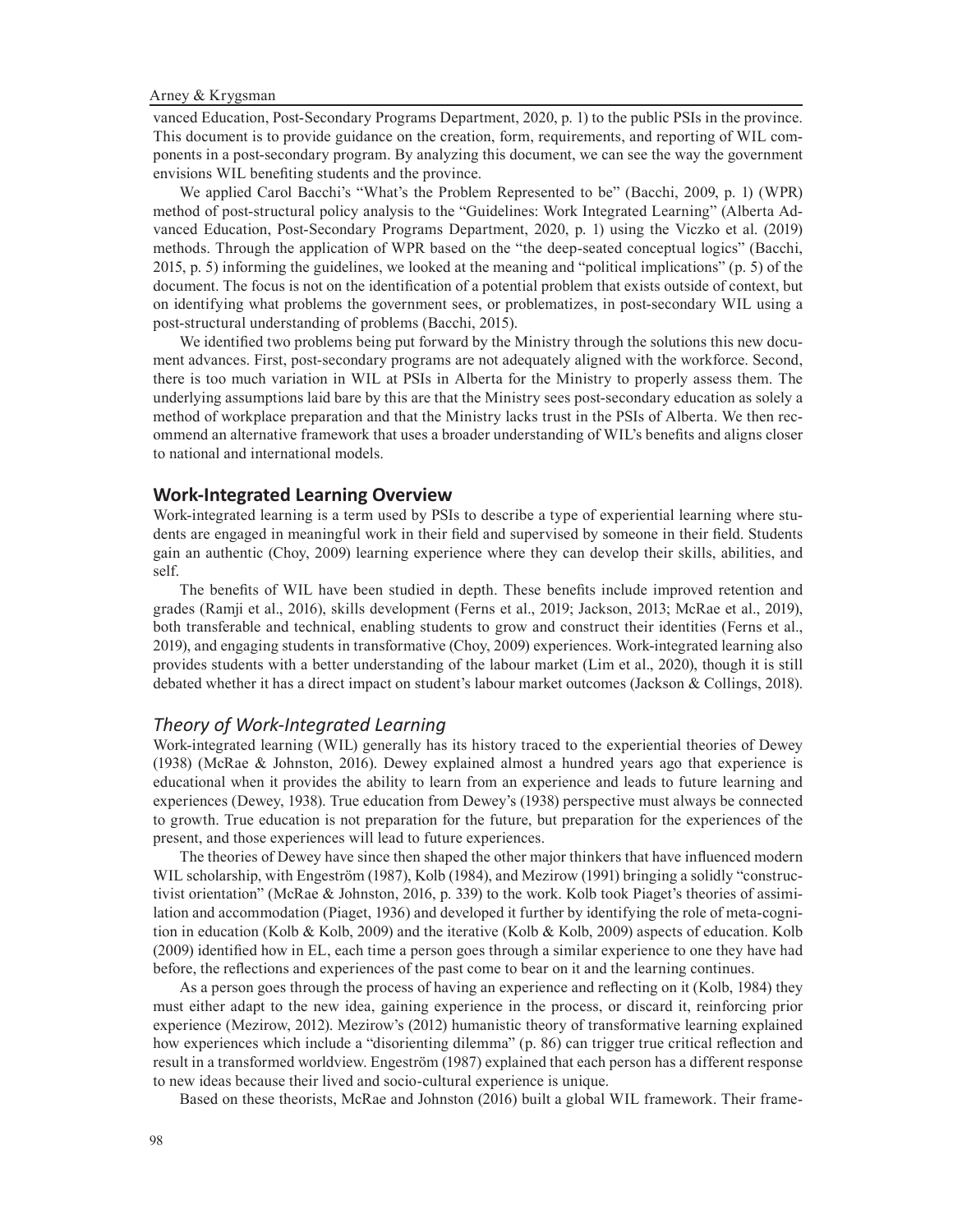work proposed a language that can help PSIs across the world "situate their particular model" (2016) in a way that can be compared to other models and methods of offering WIL programs. This model was the basis of Co-operative Education and Work-Integrated Learning (CEWIL) Canada's model of WIL (CE-WIL Canada, 2017). It gives the outline seen in Figure 1 for a curricular WIL program. McRae and Johnston (2016) also identified several curricular WIL programs that are common today including "Applied Research, Sandwich Education, Clinic, Curricular Community Service Learning, Co-op, Internship, Field Placement, Practicum/Clinical Placement, [and] Work Experience" (p. 345).

#### **Figure 1**

*Global WIL Framework (McRae & Johnston, 2016, p. 345)*



There are concerns that WIL can become merely a method of career training or preparation for economic participation (Hyslop-Margison & Naseem, 2007). This train of thought is continued in Johnson's (2011) article, "Interrogating the Goals of Work-Integrated Learning: Neoliberal Agendas and Critical Pedagogy," where she explained that while WIL can be a method of emancipatory education, it is often instead simply a method of reproducing neoliberal concepts within students. Further to this point, though Freire's (2018) problem-posing education is in line with theory behind WIL, the major benefit to the economy over the individual exists in opposition to emancipation for the oppressed. The addition of "critical inquiry about economistic discourses" (Milley, 2016, p. 126) into WIL programs could provide a counterpoint to the human capital focus of most WIL programs and bring them more in line with the critical tradition.

## *Alberta Context of Work-Integrated Learning*

Work-integrated learning is a growing initiative not only across Canada, but worldwide, as PSIs are moving towards including these opportunities for their learners across all programs. Within Canada, many provinces have looked to Ontario's model of WIL, turning as well to CEWIL Canada as a leading source for information and resources (CEWIL Canada, 2021a). The Ontario government's directive to all public PSIs is to offer each learner an EL opportunity by the time they graduate; for example, Université de Hearst in Ontario has their EL metric read as the "number and proportion of graduates in programs, who participated in at least one course with required Experiential Learning (EL) component(s)" (Government of Ontario, 2020, section 7, item 5). Experiential learning is one of several metrics that is tied to Ontario's PBF for PSIs. The difference between EL and WIL is that EL includes a much more expansive number of offerings including curriculum-integrated activities such as simulations, and co-curricular activities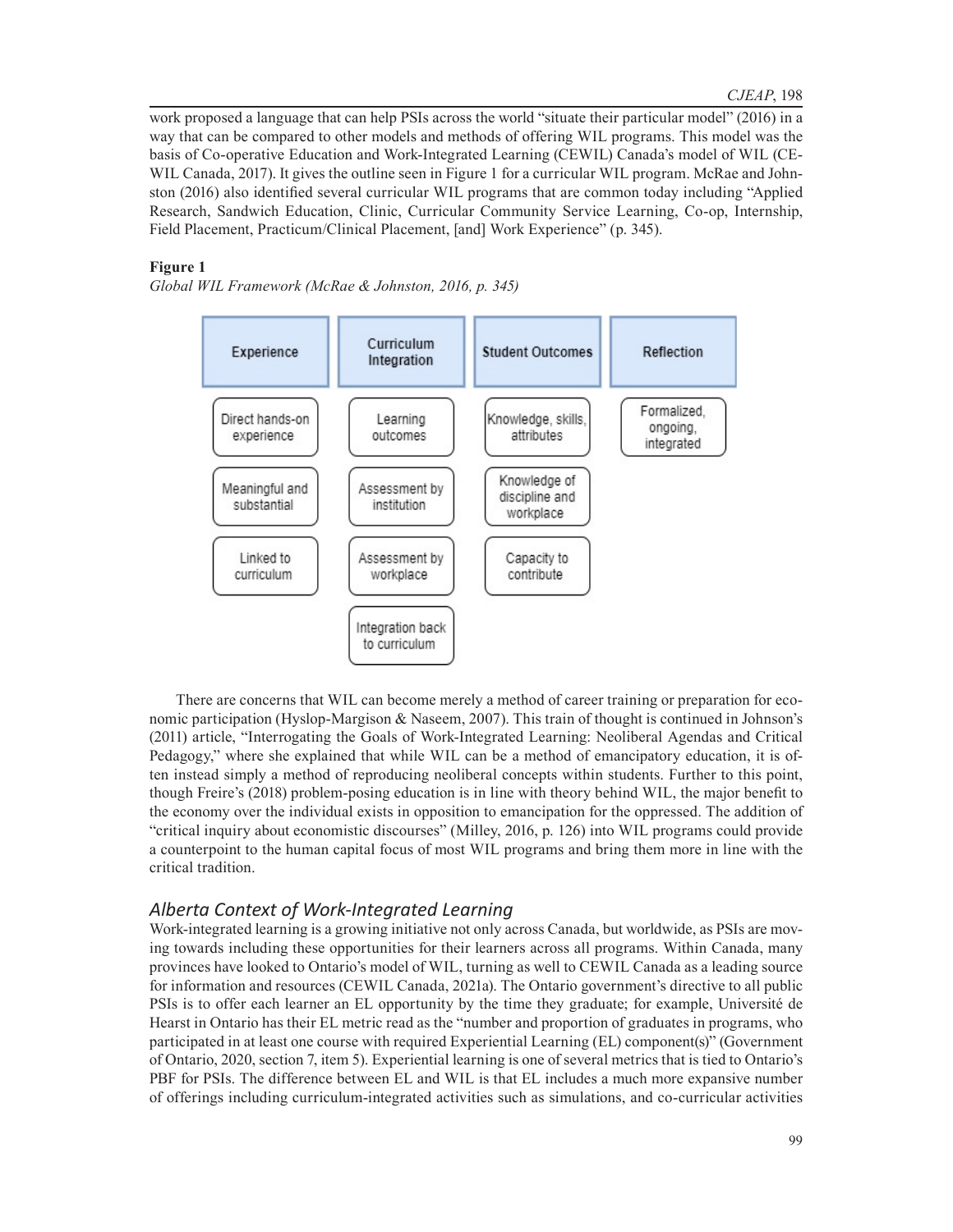such as peer tutoring.

Over the last several years the economy of Alberta has suffered from the decline in the oil and gas industry and the economic downturn caused by the pandemic. These factors have resulted in the Government of Alberta attempts to support the recovery of the economy by improving employment outcomes (Government of Alberta, 2021). Today, employers are looking for what candidates have to offer, and what they are looking for most is experience (Wyonch, 2020). To be able to provide this experience, PSIs have made it a priority to offer EL opportunities to learners, especially WIL.

Alberta is bringing in its own version of PBF (French, 2020) in an attempt to ensure PSIs are delivering on specific outcomes. PSIs will need to enter into an agreement with the Ministry that states the PSI's target for the number of learners, or the number of programs, engaged in a WIL experience. This agreement is called an Investment Management Agreement. Based on the PSI's ability to meet these self-set WIL targets, the Ministry will either decrease that PSI's funding or keep it the same. Alberta's model is based on Ontario's "all-stick and no-carrot" (Usher, 2019a, para. 4) model which is designed around attaching dollars at risk to various metrics. Whether or not it will be effective is in doubt (Usher, 2020).

Alberta's PBF was set to start in the 2020-2021 academic year but was delayed one academic year because of the pandemic (French, 2020). However, the Alberta government will begin PBF in Fall 2021 with the first and only metric being the number of programs that have WIL (French, 2021). At one author's place of employment, a public college in Alberta, WIL is becoming a mandatory requirement for graduation for all career programs. The benefit to learners is that they are gaining experience in their field, applying their classroom learning to the real-world, and building their professional network. The drawback to mandatory WIL is that learners who have the experience and just need the certification may have to spend additional time and money to complete their program. In some organizations, a credential is necessary for employment or a promotion, regardless of experience. This reflects Jacobs' (2004) notion of credentialing for the purpose of getting better job opportunities, rather than its past purpose of educating curious students and developing their critical thinking and capacity for deeper understanding.

The focus of the PBF being put forward by the Ministry speaks to the provincial government's desire to get more people employed and boost the economy. The Ministry's own business plan identifies "training opportunities they need to prepare for the workforce" (Government of Alberta, 2021, p. 3) as the purpose of the provincial post-secondary system. The federal government has invested millions of dollars into WIL opportunities before the pandemic and have only increased this funding throughout the pandemic (Kalvapalle, 2019; McGill Reporter Staff, 2020). Similar funding has not been put forward by the Government of Alberta. Post-secondary leaders have been working collaboratively to build capacity for WIL within the province.

#### **Methodology: Policy Discourse and Post-Structural Policy Analysis**

Carol Bacchi's "What's the Problem Represented to be?" (Bacchi, 2009, p. 1). (WPR) approach is a method of analyzing policies using post-structural theory (Bacchi, 2015). It examines policies not from the perspective of what it attempts to do or what it does, but rather from the perspective of what problem it tries to solve and how the proposed solution defines the problem. Bacchi explained that "we are governed through problematizations (not policies)" (2010, p. 4) and that it is in studying the way the problem is explained that we understand the way a policy will be used. The "solutions" (p. 10) proposed in a policy allows researchers to identify the problem that the solution is trying to solve because the policy will "give shape to" (Bacchi, 2009, p. 1) the problem. This allows the WPR approach to examine assumptions built into a policy and tease out issues in a policy based on blind spots that the framers may not have considered. Bacchi's WPR method understands the pragmatic (Hallsworth et al., 2011) nature of modern policy making and provides the tools to assess it. "What's the Problem Represented to be?" is conducted through six questions:

- 1. What's the 'problem' (for example, of 'problem gamblers', 'drug use/abuse', 'gender inequality', 'domestic violence', 'global warming', 'sexual harassment', etc.) represented to be in a specific policy or policy proposal?
- 2. What presuppositions or assumptions underpin this representation of the 'problem'?
- 3. How has this representation of the 'problem' come about?
- 4. What is left unproblematic in this problem representation? Where are the silences? Can the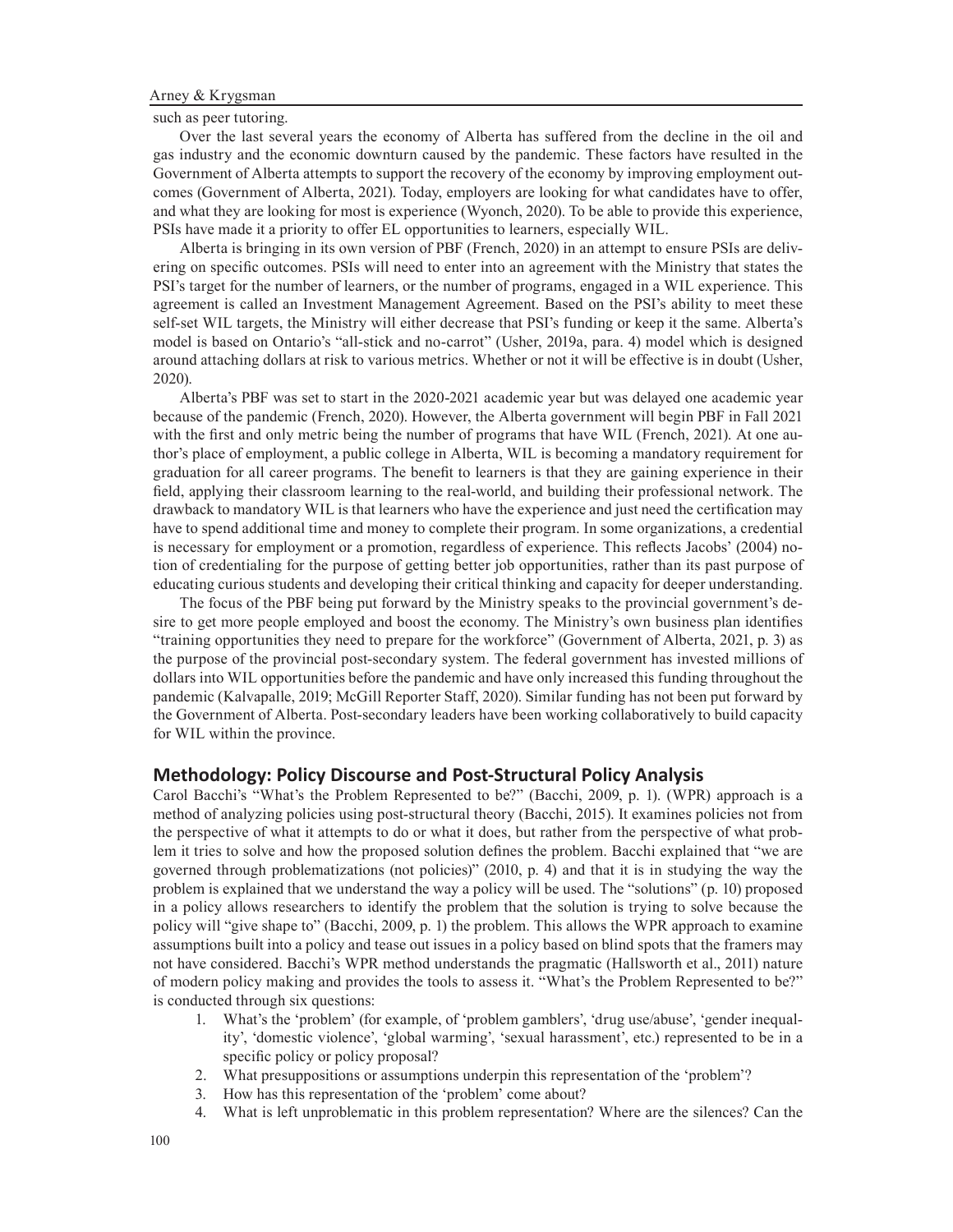'problem' be thought about differently?

- 5. What effects are produced by this representation of the 'problem'?
- 6. How/where has this representation of the 'problem' been produced, disseminated and defended? How has it been (or could it be) questioned, disrupted and replaced. (Bletsas & Beasley, 2012, p. 21)

These questions help understand how "meaning is created" (Bletsas & Beasley, 2012, p. 27) in and through policy through an understanding of the way the "policy makers" (p. 32) created and framed a problem to which the presented policy is the solution. A policy, then, defines how the policy makers understand and problematize the problem they are attempting to solve. This is communicated using the "deep-seated conceptual logics" (Bacchi, 2015, p. 5) that those forming policy adhere to. That understanding is then accepted by those who use or administer the policy, often uncritically. A further explanation of these six questions is provided below.

## *What's the 'Problem' Represented to be in a Specific Policy or Policy Proposal?*

What problem is the text attempting to address or solve? How does the text describe the problem directly or indirectly? If the problem is not stated, what is determinable about the problem from the text? This question allows the researcher to examine the "problem representation" (Bacchi, 2009, p. 4) that the framers imply by the way they frame the policy.

## *What Presuppositions or Assumptions Underpin this Representation of the 'Problem'?*

What "presumptions and presuppositions" (Bletsas & Beasley, 2012, p. 32) are built into the representation of the problem? This is not assessing an intentional presentation of ideology of the policy makers or a statement about what the makers claim to intend, but rather the unintentional "key concepts and categories" (Bletsas & Beasley, 2012, p. 45) that are built into the representation. This is done by determining what is "taken-for-granted" (Bacchi, 2009, p. 5) by the "problem representation" (p. 5).

## *How has this Representation of the 'Rroblem' Come About?*

The context of the representation of the problem. This is where the explicit and ideological perspectives of the policy makers come in. The researchers are able to look at the history of the problem based on its representation and the history of the presuppositions that are built into the policy. This question also examines the "power relations that affect the success" (Bacchi, 2009, p. 11) of policies and similar policies in the past.

## *What is Left Unproblematic in this Problem Representation? Where are the Silences? Can the 'Problem' be Thought About Differently?*

Where are the blind spots of the policy and what is accepted by it, uncritically? Or, as Bacchi (2009) described it, "what fails to be problematised?" (p. 12). This is an examination of not only the places the text is silent but what it presents without explanation. It brings comparisons with other policies or past procedures by the institutions and governments affected by the policy. It also examines how policies by other organizations have handled similar problems.

## *What Effects are Produced by This Representation of the 'Problem'?*

What are or would be the effects of the "problem representation" (Bletsas & Beasley, 2012, p. 39) in the space in which the policy will be active? How will it "limit or enable access to resources, or cause or relieve emotional or material distress" (Bletsas & Beasley, 2012, p. 39)? What is the impact of the policy in the real world? In this, the "effect" (Bacchi, 2009, p. 15) of a policy is more important than the intended "outcome" (p. 15) and the effect will be different for different groups of people.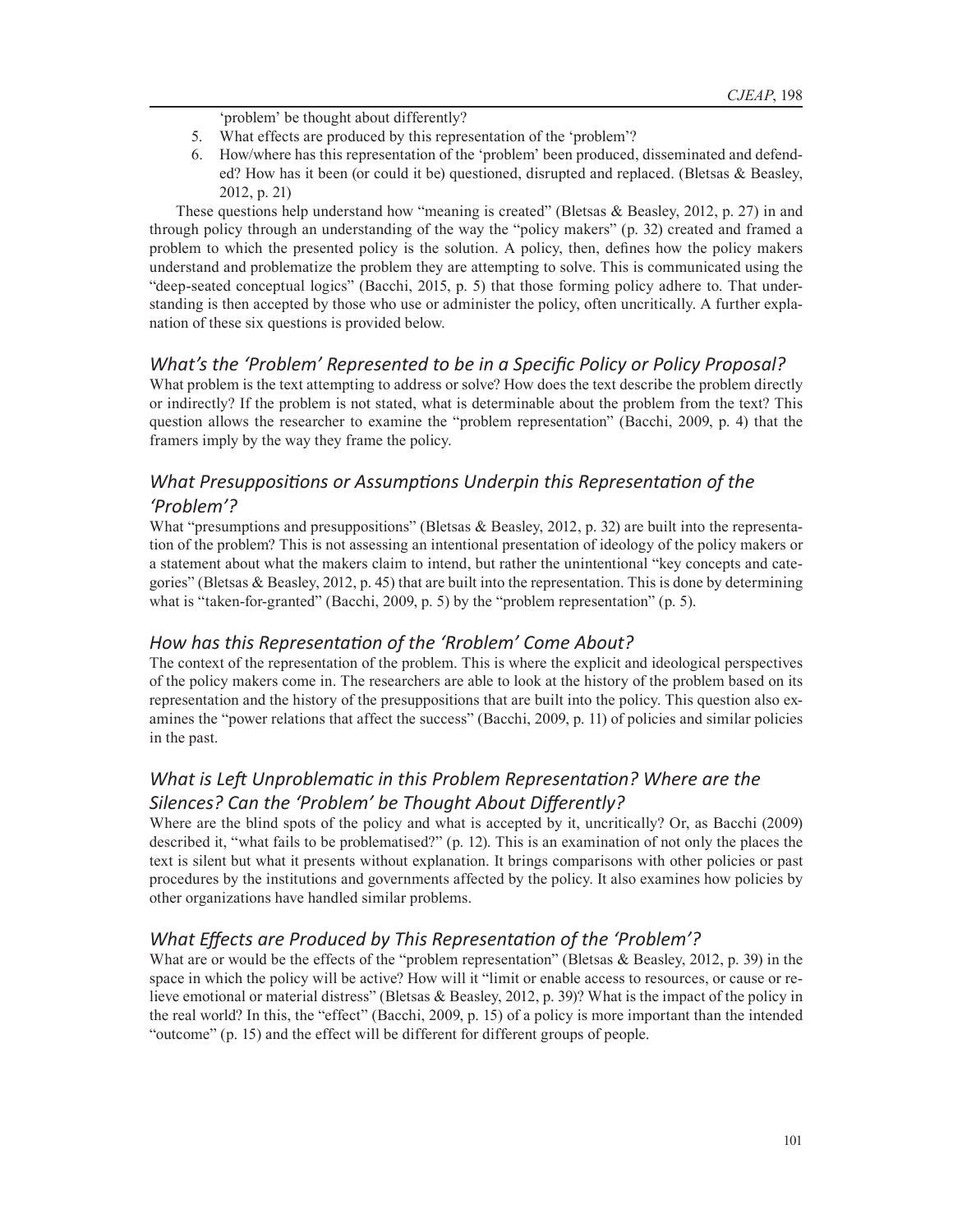## *How/Where has this Representation of the 'Problem' Been Produced, Disseminated, and Defended? How Has it Been (or Could it be) Questioned, Disrupted, and Replaced?*

When looking at the way the problem is represented rather than the policy itself, where else has this representation been used in other policies or texts? In what way is this representation the "dominant" (Bletsas & Beasley, 2012, p. 31) representation, and what is the ideology behind it? What are other potential representations of the same problem and in what ways do they contradict or interact with the representation in the policy? What would a policy based on the alternative representation look like?

Working with these interpretations of the six questions, we undertook a process of reflexive discourse. Our practice was based partially on the research method used by Viczko et al. (2019) in their application of WPR to the "skills gap agenda" (p. 118). This research method involved the researchers independently analysing a policy based on Bacchi's first four questions and then coming together to engage in reflexive discourse on the findings including where they differed or aligned. Where we differed from their work was that after further reflection on the first four questions, we then jointly analysed the document using the final two questions through further reflexive discourse. Once we had completed the analysis through the WPR questions, we engaged in dialogic meetings examining how the document could be questioned or replaced. Since we both support WIL in Alberta, reflexive discourse was a core aspect of this method; as Bacchi and Eveline (2010) stated, "we are inside the processes we are examining" (p. 156). For this reason, dialogue with the self and between ourselves (Bacchi & Eveline, 2010) was foundational to our analysis.

#### **Government of Alberta Work-Integrated Learning Guidelines**

In late 2020, the Ministry sent a set of guidelines to the public post-secondary institutions of Alberta. These guidelines describe and lay out the process for WIL and were communicated not as suggestions, but as mandatory for future program approvals.

#### *Overview of the Policy*

The purpose of the document is to give guidelines to PSIs for developing WIL and addressing how WIL will be recognised by the Ministry. The document explains the goal of WIL as helping prepare students for the labour market: "Work Integrated Learning (WIL) is a growing national trend in post-secondary programs with increasing need to prepare students for the labour market" (Alberta Advanced Education, Post-Secondary Programs Department, 2020, p. 1). Work-integrated learning is identified as being important enough that the presence of a WIL component within a program will be considered for approving any new program proposals in the future. The guidelines state that WIL should be of high quality and the type of WIL should be appropriate for the program. A quality WIL opportunity will both "enhance learning and increase opportunities for learners to connect with the labour market" (p. 1). Other than that statement, the rest of the document focuses not on enhanced learning, but on the connections built between students and the labour market. The thrust of the document is that improving Albertan students' access to WIL can improve the economic situation of Alberta by preparing work-ready graduates who will be contributing members of Alberta's economy. The document is very specific about engagement with employers but only mentions reflection once, in a quote of CEWIL's definition of service learning. Kolb (2009) illustrated reflection as the essential component in experiential learning.

The first ask from the Ministry with these guidelines was to have PSIs align their WIL types to the WIL types they had laid out in their guidelines. One of the underlying purposes of these guidelines is to have all PSIs in Alberta have a common understanding and shared way of defining WIL. This has been known to be a concern across Canada and the guidelines could serve as an attempt to resolve this for Alberta. More overtly, the guidelines provide required processes PSIs must go through with the Ministry in the "Provider and Program Registry System (PAPRS)" (Alberta Advanced Education, Post-Secondary Programs Department, 2020, p. 1) to have WIL as an approved component in their programs.

The guidelines indicate that PSIs are encouraged to have WIL as a part of all current and new programs, a goal of the Alberta Adult Learning System (p. 1). The guidelines outline what PSIs must consider when incorporating WIL into programs, including program development, consultation with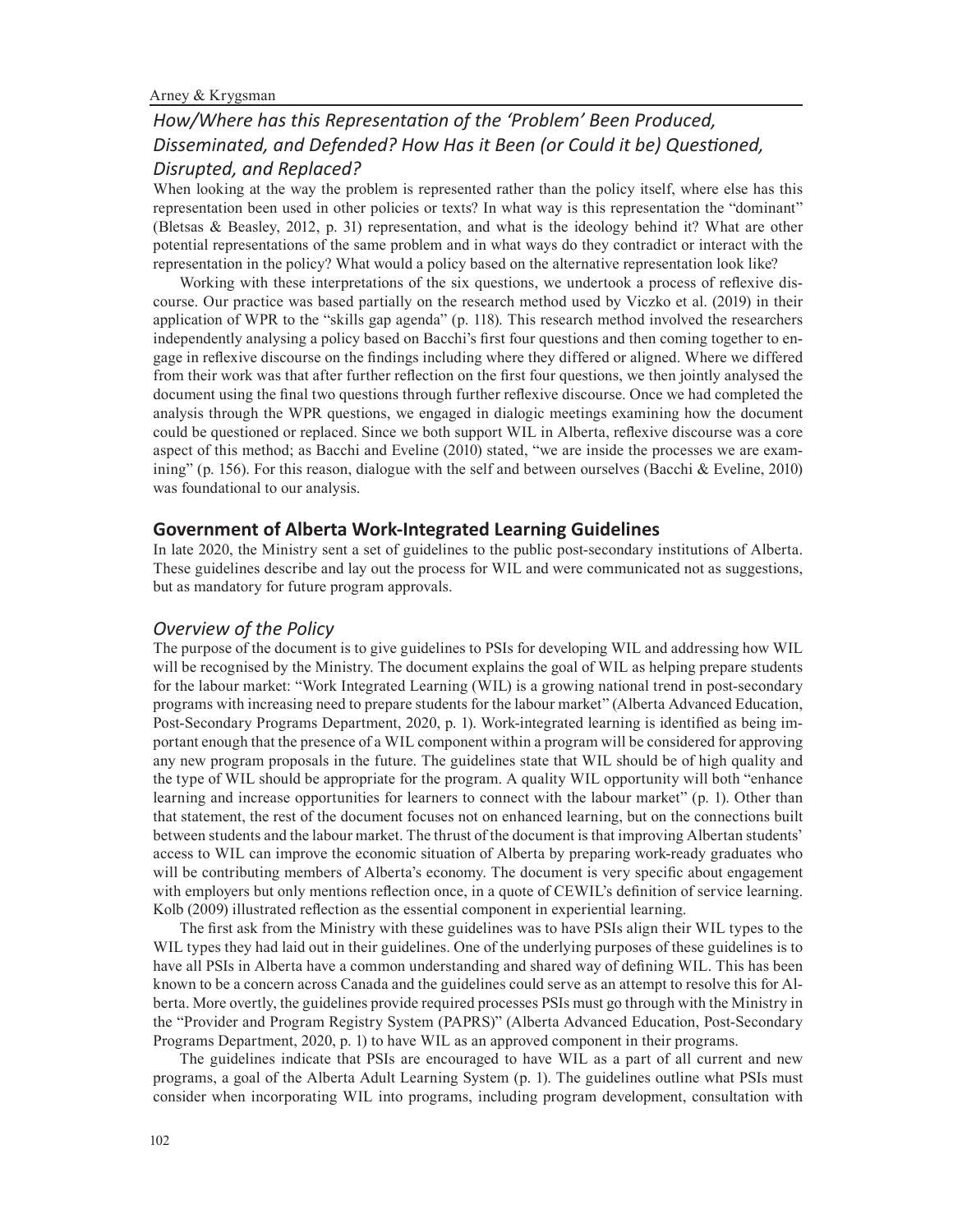industry and regulators, and components of a placement agreement. This document serves as a guideline for PSIs to consult when developing and implementing WIL.

### *What is the 'Problem' Represented to be?*

As in most policy documents (Bacchi, 2009), the problem is not explicitly stated but is instead implied. This document implies two problems, first that there is not enough alignment between post-secondary programs and the workforce, and second that the WIL components at various PSIs are so different that the Ministry cannot properly assess them.

The purpose of the guidelines is to guide PSIs in developing WIL that will be recognised by the Ministry. The scope for the document includes all programs at public PSIs other than apprenticeship which "require ministry approval" (Alberta Advanced Education, Post-Secondary Programs Department, 2020, p. 1). As previously noted, the focus of the document is on how WIL acts to connect students to the labour market in an attempt to improve the economy of Alberta. The implementation of WIL then is the Ministry's solution to their represented problem of Alberta's PSIs not having enough of an alignment between programs and the workforce. This is seen through the section on considerations for developing WIL components where the important considerations for WIL are "Program Development, Discussions with Employers and Regulators, and Placement agreement" (p. 2). Notably two of the three considerations are from labour market or employers. The one that is fully under the auspices of the PSI is then explained as being how "the program could prepare and connect students to the labour market" (p. 2). None of the program development section mentions the impact on student learning, only if there are likely to be enough "placements" (p. 2) in the local area.

The second problem that is represented then is that public PSIs in Alberta use different methods to describe and implement WIL. This prevents the Ministry from assessing the WIL programs between and within PSIs for quality. This is a problem because the Ministry wants all "existing and planned (or new) programs of study" (Alberta Advanced Education, Post-Secondary Programs Department, 2020, p. 1) to include WIL. The problem is that there is not a unified framework which will allow the Ministry to assess quality in the way the Ministry wants to. The guidelines lay out explicitly the ways in which PSIs will report to the Ministry on WIL components and how they are to structure the paperwork connected to it, such as the "placement agreement" (p. 3) PSIs must sign with employers.

## *What Presuppositions or Assumptions Underpin This Representation of the 'Problem'?*

The core assumption of this problem is that PSIs are not incorporating WIL into their programs in the same way as each other or implementing it in enough programs. The assumption that follows from that is that PSIs are not doing enough to get their graduates employed, which shows that the "key concept" (Bacchi, 2009, p. 8) is that WIL leads to employment. From that assumption come other assumptions about WIL in Alberta.

The document assumes that a quality WIL program is one where students are able to engage in the labour market, something mentioned in every section of the document, as part of their education. This shows a philosophy that the purpose of higher education is to get citizens employed and contributing to the economy. The document sees a quality WIL component as one that "meets the competencies required by employers, professional organizations, regulatory bodies, advisory committees, employers, and/or industry, when applicable" (Alberta Advanced Education, Post-Secondary Programs Department, 2020, p. 2), mentioning employers twice but not discussing education explicitly except in how the placement is "linked to the student's theoretical learning" (p. 3). This also shows an assumption that every post-secondary program can be mapped to specific industries, regulatory bodies, professional organizations, or employers.

The document excludes private PSIs from the same level of reporting, alignment, and quality of WIL as public PSIs in the "scope" (p. 1) section. This shows an assumption that the problems represented by the policy do not impact private PSIs, implying that a primary goal of the policies is less about WIL and more about alignment for assessment under PBF.

The guidelines list specific documents that must be generated by the PSI, such as the previously mentioned placement agreement, and signed by a member of the institution, the employer, and the student.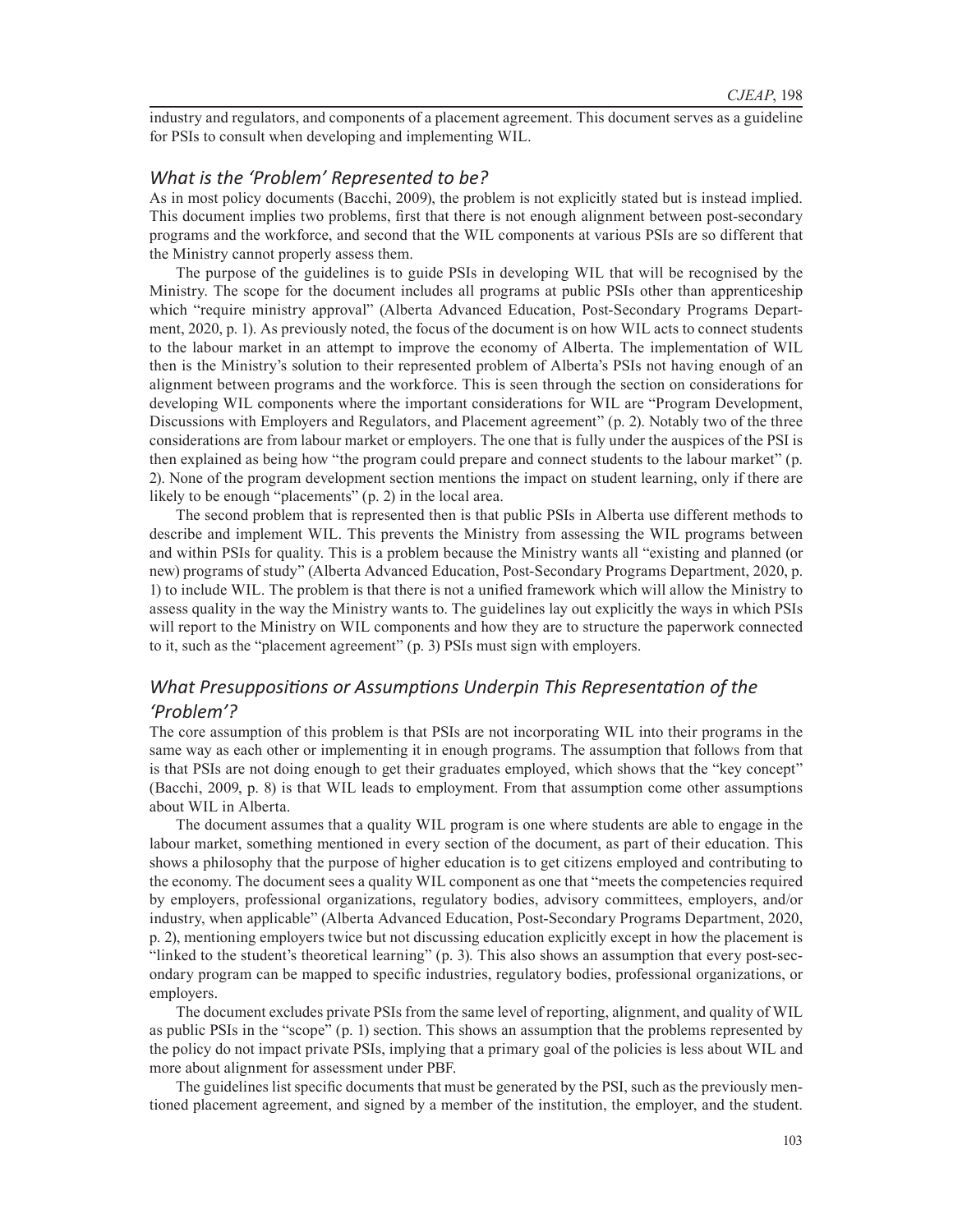These documents lay out the roles, supervision, evaluation, timeframe, and other aspects of the WIL opportunity. Every institution will be required to include the same information on their documents. This shows an assumption that a Ministry specified paper trail is required to ensure the accountability of the PSIs.

The final assumption of the guidelines is that all WIL opportunities can align with the listed types: Co-op, Internship, Service Learning, Field Placement, Mandatory Clinical Placement, Directed Field Study. Furthermore, WIL types that are not defined by one of the types listed are assumed to fall under the Other category which would have to be defended by the institution to be recognized and accepted by the Ministry.

These assumptions align with the two core assumptions. First, that PSIs' WIL offerings are not aligned with each other, which impacts the assessment of them, and that WIL offerings outside government specified types make alignment difficult. Second, that the purpose of WIL is to improve student employment outcomes, and that to improve them, PSIs should directly connect post-secondary education programs to specific career or industry outcomes.

#### *How Has this Representation of the 'Problem' Come About?*

Due to the decline of oil and gas, the pandemic, and the general state of the economy in Alberta, the Government of Alberta wants to implement policies that get people employed (Government of Alberta, 2021). Across the world, EL and WIL are increasing initiatives, often (Jackson, 2013) because WIL is seen as improving labour market outcomes, though some research casts doubt upon that (Jackson & Collings, 2018).

The underlying assumptions of the problem then show that the framers of these guidelines see a post-secondary education as a method of job training and improving the labour market. All current and future programs are supposed to begin including WIL components, and the purpose of the WIL component is specifically and explicitly to increase the student's interaction with the labour market. This is connected to a human capital conception of education, seeing education as a method of increasing "economic growth" (Masino & Niño-Zarazúa, 2016, p. 53) in a region. This is one of the hallmarks of a neoliberal (Johnston, 2011) ideology in practice.

Since 2019, the Alberta government has decreased PSE funding multiple times (St-Onge, 2019). The defence of this has been that Alberta had received higher funding for PSE when compared to other provinces, and thus these cuts were to bring Alberta PSE expenses in line with other provinces (Fletcher, 2020). In addition to the cuts, the use of mandated accountabilities, including paperwork and paper trails, implies that the framer of the document does not trust the self-determination or self-reporting of PSIs. Since requirements are being given only to public PSIs implies that the purpose is to ensure a method of tracking and assessing institutions in comparison to themselves and others. This ties into the Ministry's stated goal of using WIL as a metric for PBF (Fletcher, 2020).

Performance-based funding is being incorporated into how PSIs are run in Alberta as of Fall 2021. The only metric currently is WIL. Ontario's performance-based metric is EL, not WIL specifically. EL is more inclusive of a variety of curricular and co-curricular opportunities. WIL is a narrow form of EL that has a number of criteria that are harder to meet. Experiential learning currently exists across PSIs throughout Alberta. This would be an easy metric for Alberta PSIs to meet.

WIL creates an opportunity for the Government of Alberta to both increase their workforce to help the economy and to tie their PSE spending to activities that they see as improving the labour market, which they have identified as the mandate (Government of Alberta, 2021) of the post-secondary system.

## *What is Left Unproblematic in this Problem Representation? Where are the Silences? Can the 'Sroblem' be Thought about Differently?*

Left unproblematic by these guidelines are questions of what PSIs do if a program they want to develop cannot meet the criteria due to either economic or structural problems. There has been no financial support offered by the Ministry for WIL, unlike other provinces, while the ministry has asked all PSIs to have all learners engage in WIL. It also does not answer the question of when PSIs are intended to include WIL in all their programs, though this has been made a goal. The responsibility for engaging with employers has been left to PSIs by this document with no mention of how the Ministry intends to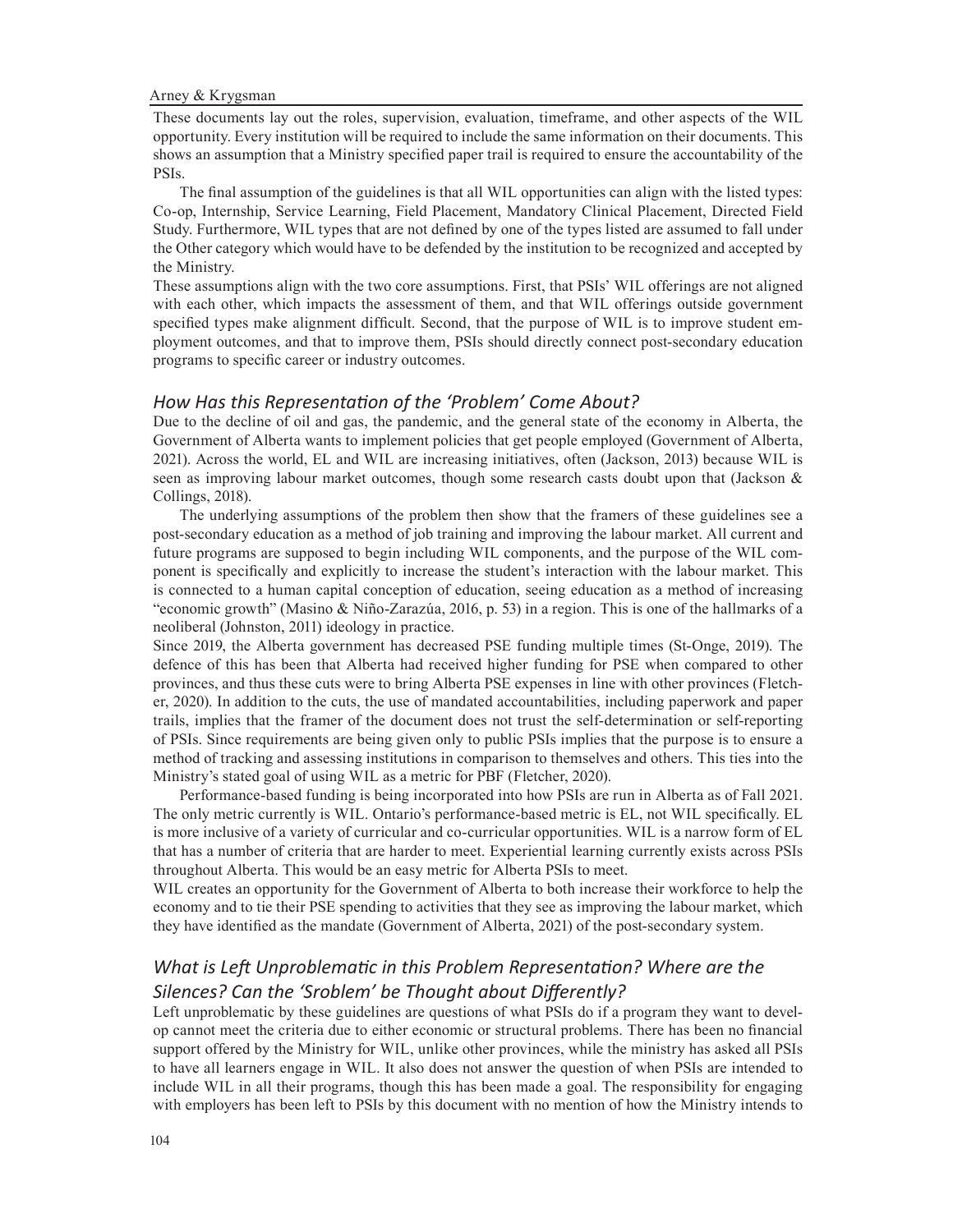support this engagement and what input employers and industry have had on the guidelines.

The guidelines borrow heavily from CEWIL's definitions in its appendix on WIL attributes. It lays out six types of WIL: "Co-operative Education[,] Internship[,] Service Learning[,] Field Placement[,] Mandatory Clinical Placement[, and] Directed Field Study" (pp. 5-6). It excludes two types of WIL that CEWIL includes. The first being that the guidelines remove professional practicums from WIL and include only Clinical placements. This may be an error of omission and it may be that non-clinical practicums are intended to be included under this category. It also excludes applied research, where "students are engaged in research that occurs primarily in workplaces" including "consulting projects, design projects, [and] community-based research projects" (CEWIL Canada, 2021b, para. 3). The use of most of the CEWIL categories (CEWIL Canada, 2021b), which are based on the global WIL framework, and excluding these two types is startling.

The exclusion of private PSIs implies that the document is not to align all WIL, but rather to make WIL offered by public PSIs easier to assess. By not including apprenticeships under their WIL plans, the Ministry makes a distinction between the pre-existing apprenticeship program and implies that there are no parts of the apprenticeship program that they wish to alter in public PSIs. This runs counter to earlier discussions by the Alberta government (Graney, 2019) about broadening apprenticeships beyond traditional trades programs.

Finally, and most glaringly, the singular focus on preparation for employment is problematic. It shows that the Ministry does not see the purpose of post-secondary to be transformative, critical, or humanistic, where education is for the improvement of the person. Rather, the Ministry sees education as a training program for complex professions and sees each program, and by extension each course, as needing to align with a potential future employment opportunity. This is exactly the problem that Johnston (2011) foresaw, that the political and social relevance of education is dismissed in the economic language of measurement and quantification – a situation that may lead away from the transformative impact of education in favour of economic participation. The document is also silent on learner, faculty, and staff supports for WIL programs as well as being silent on the skill and personal development aspects of WIL.

#### *What Effects are Produced by This Representation of the 'Problem'?*

By using WIL as the solution to the Ministry's problem of aligning programs with the workforce, PSIs will be creating WIL with that ideological purpose in mind rather than the other purposes of WIL, such as the gaining of transferable skills, construction of identity, development of critical consciousness (Freire, 2018), or personal development. In this way PSIs will be designing WIL components based solely on its use as a method of labour market development and intrenching the human capital, or neoliberal, concept of education. The "subjectification effect" (Bacchi, 2009, p. 15) of this is to move away from the transformative potential of WIL. Because there are conflicting studies (Jackson, 2013; Jackson & Collings, 2018; Wyonch, 2020) around the labour market outcomes of WIL, but there is no debate around the other benefits of WIL, it means that PSIs will be developing WIL components with an outcome that may not actually be supported by evidence. This may in turn impact historically excluded students by replacing transformative experiences with easier to administer job training or by increasing unpaid WIL opportunities. It promotes seeing students as potential employees rather than as holistic individuals.

The guidelines create a "discursive effect" (Bacchi, 2009, p. 15) on how PSIs develop WIL within the institution by putting pressure on the PSI to choose WIL types based on aligning with the categories laid out. The "other" (Alberta Advanced Education, Post-Secondary Programs Department, 2020, p. 6) attribute category defined in the guidelines leaves PSIs confused and uncertain as to what to submit to this broad category. The guidelines define "other" WIL as "this applies to WIL attributes that do not fall within the attributes defined above" (p. 6). With uncertainty around whether PSIs' "other" category submissions will be accepted by the Ministry, PSIs are being delayed in developing WIL because they have to wait to make sure their "other" WIL will be accepted. With PBF coming into effect in the fall, this leaves PSIs with a short turnaround time to be able to predict the number of programs that will have WIL year over year. Based on the PSI's ability to meet their own predicted measurements, the Ministry would either reduce their funding or keep their funding the same. This domino effect with WIL and PBF leads to anxious PSIs that are tied up in Ministry bureaucracy, taking up time that should be dedicated to building authentic, meaningful experiences for learners. Furthermore, PSIs may be nervous about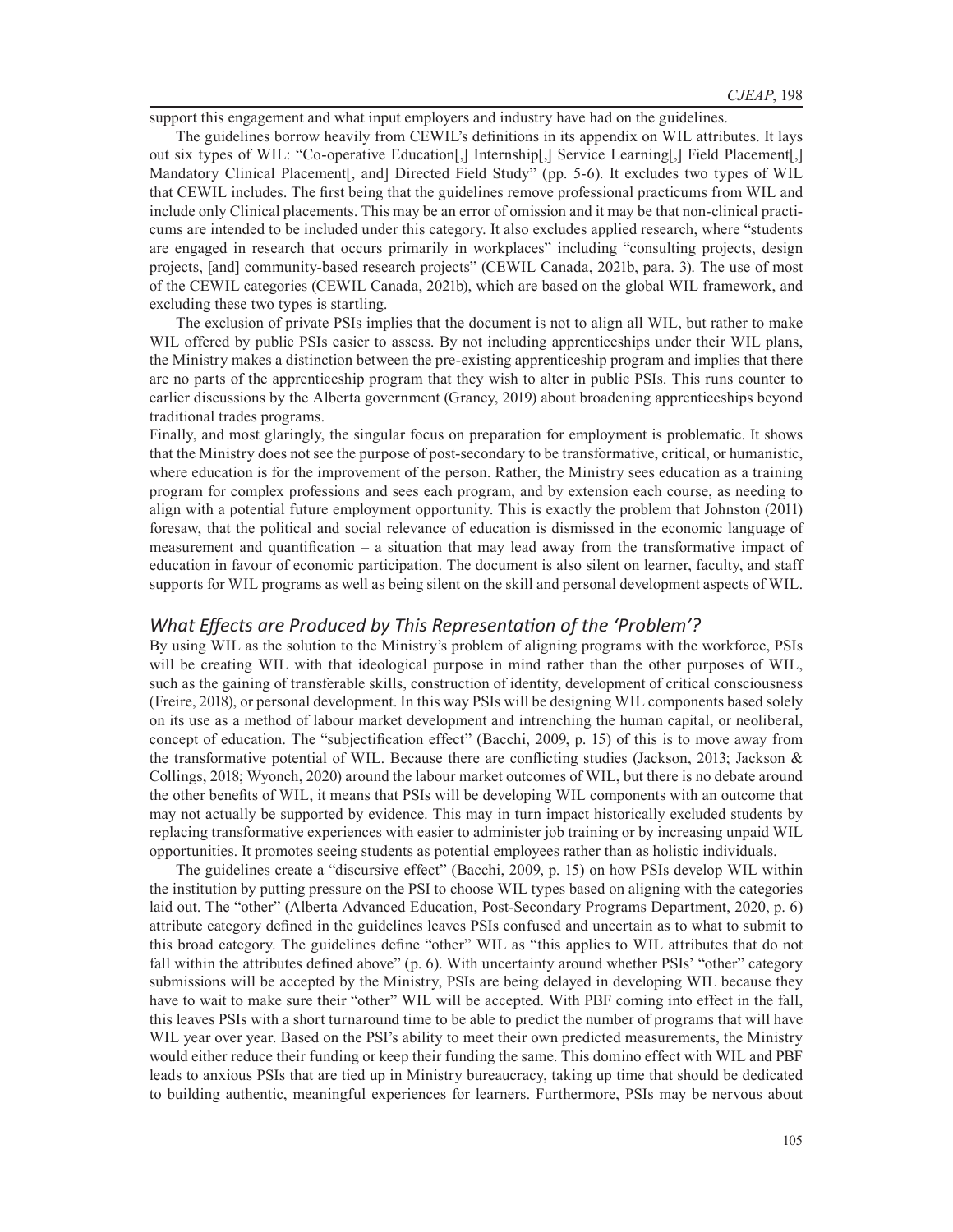Arney & Krygsman

submitting to the "other" category for fear of rejection, which may lead them to developing a WIL type that aligns with one of the Ministry's categories but is not fitting to the program. This could lead to PSIs providing a WIL type that is not authentic to the program or meaningful to the learner, a "lived effect" (Bacchi, 2009, p. 15) that may "impact unevenly" (p. 18) on historically excluded students.

## *How/Where Has This Representation of the 'Problem' Been Produced, Disseminated, and Defended? How Has It Been (or Could it Be) Questioned, Disrupted, and Replaced?*

The desire to connect postsecondary to the labour market has been widespread. This comes out in human capital theory and beyond but is not limited to that. Students' main reason for wanting to go to post-secondary is almost always access to employment. This also shows up in the discussion around micro-credentials (Usher, 2019b) and skills development (McRae et al., 2019) as well as in the discussions around apprenticeship (Graney, 2019). Other ways this problem has been solved include a drive toward credentialing (Jacobs, 2004), encouraging WIL or EL (McRae & Johnston, 2016), and the implementation of co-curricular records (Schaffer & Wiens, 2019). The encouragement of WIL and EL has been done in many different ways, but the method being used by the Ministry implies that all future PSI programs will be required to include WIL rather than the more expansive EL category and all current programs are strongly encouraged to implement it, with the PBF as a punishment if they do not. This hardline approach is not common in other areas. The implementation of co-curricular records, although usable as a tool for this, has mostly been used as a way of helping students understand how their skills gained outside of the classroom can transfer to other areas of their life, such as the workplace. A better approach would be to begin from a more constructivist or humanistic perspective. A framework that fully embraces the national and international standards and recognizes the benefits of WIL beyond labour market outcomes would be a substantial improvement.

Performance-based funding has been contemplated by other provinces in Canada, including Manitoba, Saskatchewan, and New Brunswick, with Ontario currently having it in place (Canadian Association for University Teachers, 2020). The United States also has been using PBF in the majority of the states (Ortagus et al., 2020; Usher, 2021). The use of PBF, and by extension the assessment methods that come with it, is based on an "accountability systems" (Ortagus et al., 2020, p. 521) ideology. The purpose of PBF policies is to encourage PSIs to focus on certain outcomes the government deems important in a way that does not directly impinge on academic freedom.

Accountability via PBF has been used in many states and with many different methods. Unfortunately, in most cases (Ortagus et al., 2020) it has been ineffective in achieving the stated goals of improving student outcomes more than other methods, such as increasing the level of student support. There has been some discussion that systems which provide bonuses (Usher, 2021) for improvement, as opposed to funding cuts for failing to improve, have been more beneficial in regions. There have been attempts to implement best practices and program alignment, such as ACE-WIL and the BC Comparative Matrix (McRae & Johnston, 2016), that have not been implemented with the threat of funding cuts, but instead trusting PSIs to have the best interests of the students in mind.

If PSI's funding was based on a model where they were positively rather than negatively incentivised, this could improve PSI's outlook on PBF as well as desire to be innovative. Since the current PBF model is "all stick-no carrot" (Usher, 2019a, para. 4) this means that if PSIs meet their requirements, the reward is to not lose funding, but there is no additional funding given. Positively incentivizing institutions who meet and go beyond their requirements by presenting additional funding could result in PSIs feeling more positively and optimistic about PBF. This would also allow the Ministry to take a role in standardization and development of processes in a non-confrontational way. By doing so they would be able to bring the stakeholder institutions onboard to imagine how not just their PSI could improve, but how education could be improved for the entire province. We now outline an alternative policy framework for WIL in Alberta, one which accepts the problem of needing to increase alignment in how institutions describe and assess WIL while pushing back against the problem of a lack of labour market development being built into post-secondary programs. It would allow PSIs to better align experiential learning components with the educational purpose of the program instead of using a one-size-fits-all model.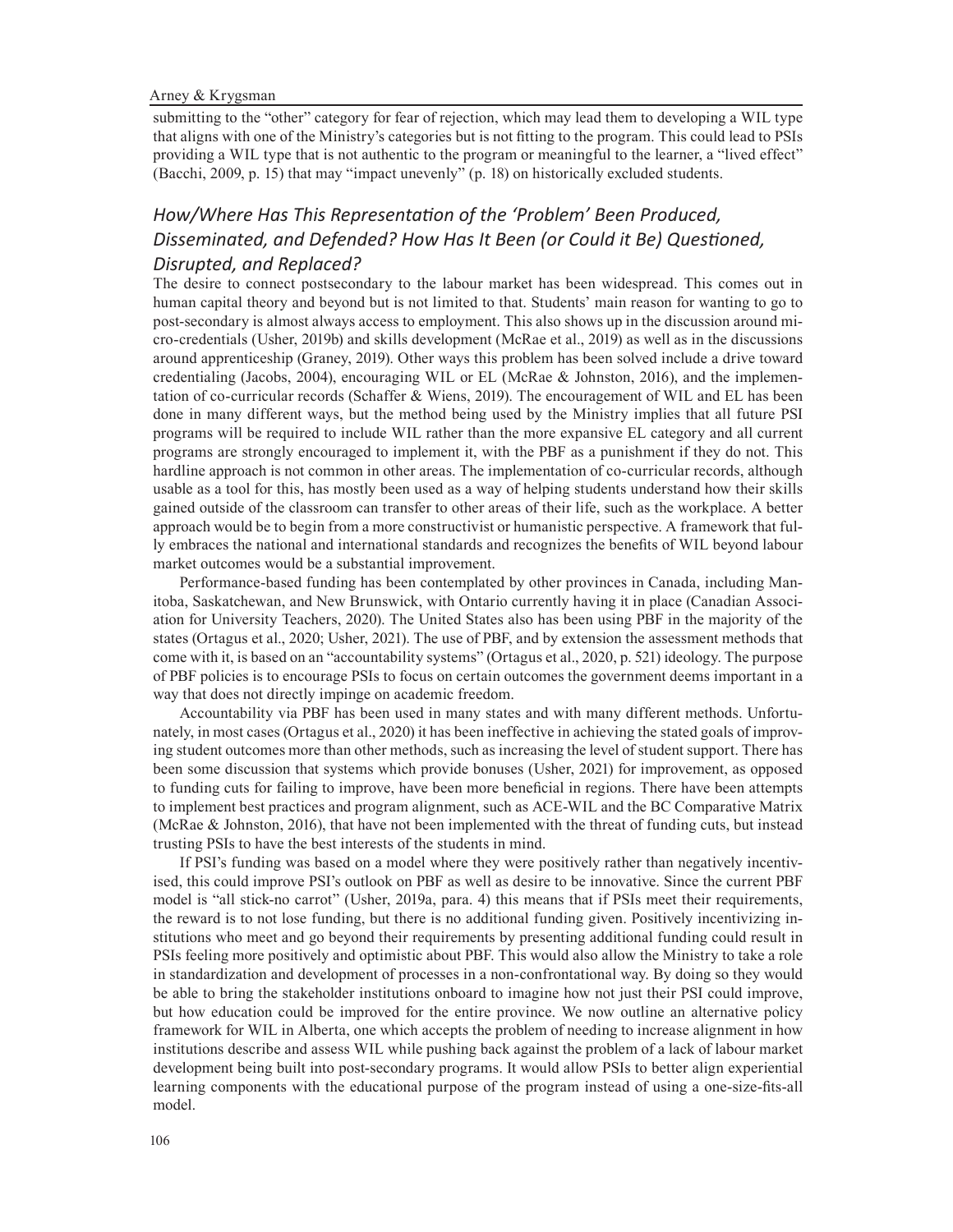## **An Alternative Work-Integrated Learning Policy Framework**

## *Background and Assumptions*

Work-Integrated Learning (WIL) is a form of experiential learning (EL) where students engage in authentic meaningful work experience that is connected to the curriculum of their program. WIL provides an opportunity for transformative learning through reflection on experience. The indented outcomes of WIL are improved learning and understanding, as well as helping students in their self-development and self-reflection. The integration of EL and especially WIL is a priority for the Post-Secondary Programs branch of the Ministry of Advanced Education.

All WIL programs in Alberta should align with the Global WIL Framework (McRae & Johnston, 2016) in that they include "direct hands-on experience … [that is both] … meaningful and substantial … [and is] ... linked to curriculum" (p. 345). All WIL components must have specific "learning outcomes" (p. 345) that are assessed by the post-secondary institution (PSI) as well as the employer or supervisor and must be designed so that the learning will support students' program learning. The quality of WIL components in programs should be assessed based on how well it connects students to labour market experiences, how well it supports their gaining of new learning, and the quality and engagement of the reflective component.

### *Objective*

To give PSIs a common language to use when describing their WIL components. This provides a way for PSIs to collaborate for the improvement of post-secondary education in Alberta as well as a way to assess the quality of the WIL components put forward by PSIs.

### *Guiding Principles*

- 1. Work-integrated learning is based on a constructivist, humanistic, experiential, and transformative understanding of education. Though WIL may help labour market outcomes, this is not to be the primary understanding of its use in education.
- 2. Work-integrated learning in Alberta PSIs will align with both the Global WIL Framework and the Co-operative Education and Work-Integrated Learning (CEWIL) Canada's definitions.
- 3. Work-integrated learning must include a substantial reflective component which may also include critical inquiry.
- 4. Programs where other experiential learning components are more in line with the program outcomes than WIL components do not need to add a WIL component.
- 5. The provincial government will work with PSIs to financially support the increase in WIL opportunities for students.

## *Work-Integrated Learning Types and Attributes*

Post-secondary institutions are to develop their WIL using CEWIL Canada's WIL types and attributes (CEWIL Canada, 2021b). This will ensure alignment with other WIL programs in Canada. All types and attributes identified by CEWIL are acceptable. The PSI is responsible for choosing which WIL type(s) and accompanying attribute(s) would be the best fit for each of their programs.

## **Conclusion**

By using Carol Bacchi's "What's the Problem Represented to be?" (Bletsas & Beasley, 2012) method, we assessed the Government of Alberta's "Guidelines: Work Integrated Learning" (Alberta Advanced Education, Post-Secondary Programs Department, 2020). It revealed an assumption that the purpose of WIL is to connect students with the workforce rather than taking on a constructivist or humanistic perspective. It also revealed that the Ministry is working toward making WIL easier to assess between and within institutions at a macrolevel, especially for purposes of PBF being rolled out in Fall 2021. Since much of the stakeholder engagement conducted by the Ministry on this topic has not been public, the framework is limited in how it integrates the perspective of employers. More research should be done into employer perspective on the benefits of WIL in Alberta and on the use of accountability systems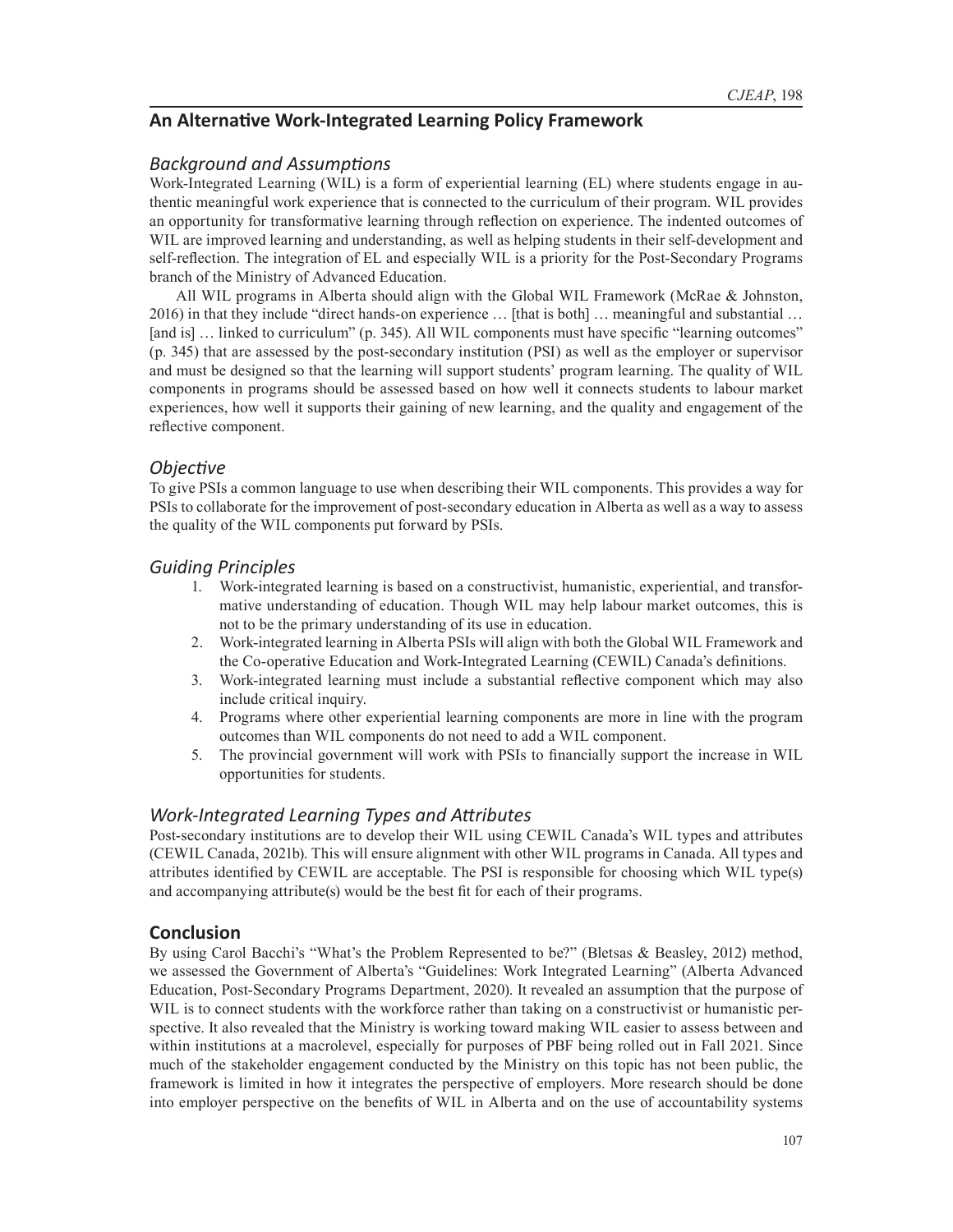such as PBF to encourage WIL.

We propose an alternative framework that integrates both the constructivist origin of WIL and humanistic theories. The alternative embraces the national and international standards and frameworks for WIL and would be a strong step away from the punishment focused method the Ministry will be using in its PBF model. It also recognizes that while experiential learning is important, there are productive and high-quality methods of EL that are not WIL which may be a better fit for some post-secondary programs. It is hoped that this alternative framework can provide a different path forward for the Ministry which will improve WIL opportunities for post-secondary students in Alberta and across Canada.

#### **References**

- Alberta Advanced Education, Post-Secondary Programs Department. (2020). *Guidelines: Work integrated learning* [Unpublished report].
- Bacchi, C. (2009). *Analysing policy: What's the problem represented to be?* Pearson.
- Bacchi, C. (2010). *Foucault, policy and rule: Challenging the problem-solving paradigm*. Institut for Historie, Internationale Studier og Samfundsforhold, Aalborg Universitet. FREIA's tekstserie No. 74. https://doi.org/10.5278/freia.33190049
- Bacchi, C. (2015). The turn to problematization: Political implications of contrasting interpretive and poststructural adaptations. *Open Journal of Political Science, 5*(1), 1-12. http://dx.doi. org/10.4236/ojps.2015.51001
- Bacchi, C. L., & Eveline, J. (2010). *Mainstreaming politics: Gendering practices and feminist theory*. University of Adelaide Press. https://doi.org/10.1017/UPO9780980672381
- Bletsas, A., & Beasley, C. (Eds.). (2012). *Engaging with Carol Bacchi: Strategic interventions and exchanges*. University of Adelaide Press. http://www.oapen.org/download/?type=document&docid=560097
- Canadian Association for University Teachers. (2020, April). *Rise of performance-based funding*. https://www.caut.ca/bulletin/2020/04/rise-performance-based-funding
- Choy, S. (2009). Transformational learning in the workplace. *Journal of Transformative Education*, *7*(1), 65–84. https://doi.org/10.1177/1541344609334720
- Corporative Education and Work-Integrated Learning Canada (CEWIL Canada). (2017, May 31). *CAFCE town hall - Exploring the expansion of our mandate*. CEWIL Canada. https:// cewilcanada.ca/CEWIL/Members-Only/CAFCE-CEWIL-Archives/Event-Archive/ Events---Professional-Development/Past-Events-Folder/CAFCE-Town-Hall.aspx?Website-Key=70188082-f13b-461c-8c8d-74e0e6c01c18
- Corporative Education and Work-Integrated Learning Canada (CEWIL Canada). (2021). *About CEWIL*. CEWIL Canada. https://www.cewilcanada.ca/CEWIL/ About%20Us/CEWIL/About-Us/About.aspx?hkey=5846e9ba-f686-4087-b085-500989 b773e9#:~:text=About%20CEWIL&text=CEWIL%20Canada's%20mission%20is%20 to,%2Dintegrated%20learning%20(WIL)
- Corporative Education and Work-Integrated Learning Canada (CEWIL Canada). (2021). *What is WIL?* CEWIL Canada. https://www.cewilcanada.ca/ CEWIL/About%20Us/Work-Integrated-Learning/CEWIL/About-Us/Work-Integrated-Learning.aspx?hkey=ed772be2-00d0-46cd-a5b8-873000a18b41
- Dewey, J. (1938). *Experience and education.* Macmillan.
- Engeström, Y. (1987). *Learning by expanding.* Orienta-Konsultit.
- Ferns, S., Dawson, V., & Howitt, C. (2019). A collaborative framework for enhancing graduate employability. *International Journal of Work-Integrated Learning, 20*(2), 99–111. https:// www.ijwil.org/files/IJWIL\_20\_2\_99\_111.pdf
- Fletcher, R. (2020, January 3). In the 2000s, Alberta invested heavily in its universities. In the 2020s, that's about to change. *CBC News*. https://www.cbc.ca/news/canada/calgary/ alberta-university-spending-revenue-analysis-1.5436236
- Freire, P. (2018). *Pedagogy of the oppressed* (M. B. Ramos, Trans., 50th anniversary ed.). Continuum Press. (Original work published 1970)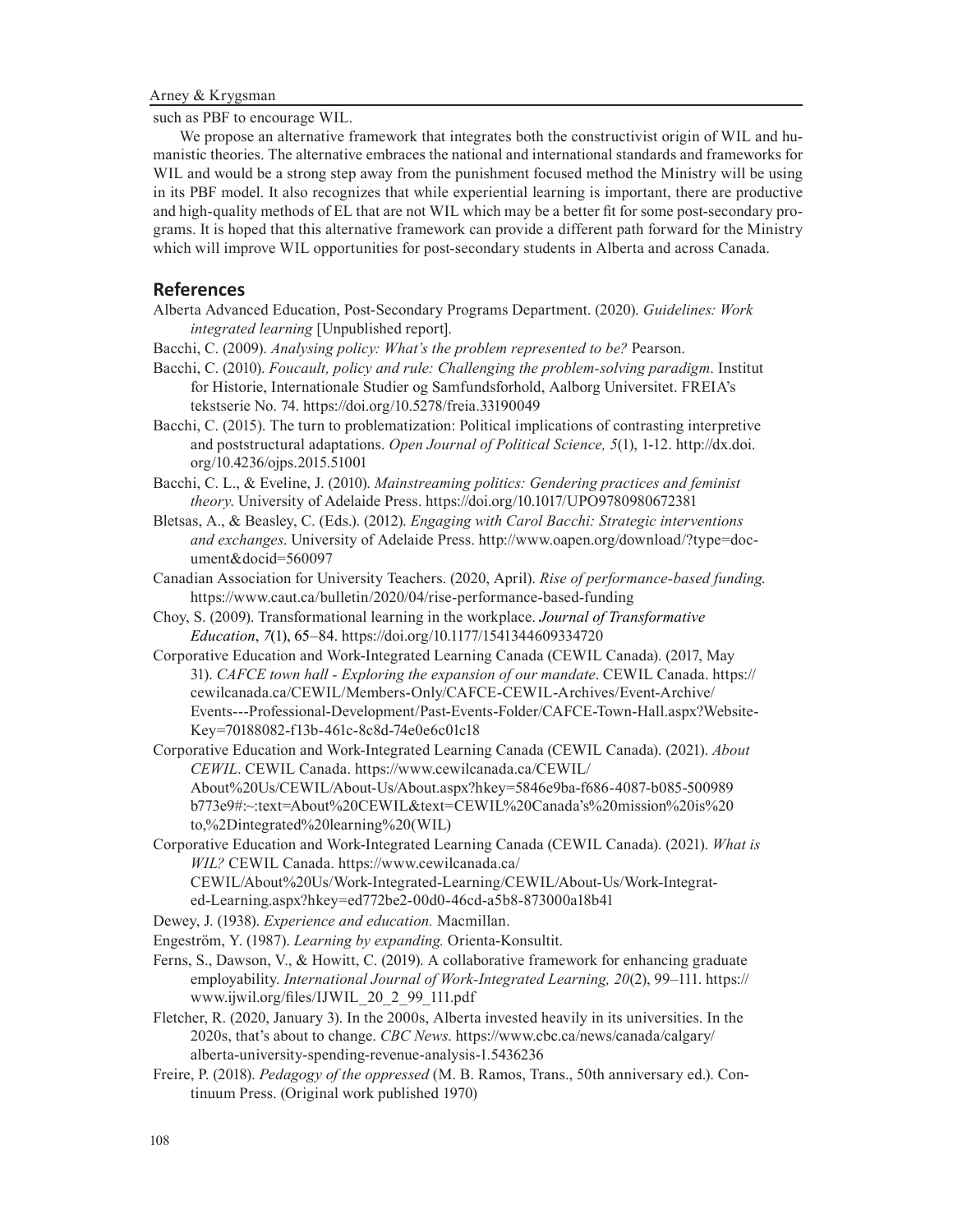- French, J. (2020, March 28). Alberta college and university performance-based funding changes delayed by pandemic. *CBC News.* https://www.cbc.ca/news/canada/edmonton/alberta-college-and-university-performance-based-funding-changes-delayed-by-pandemic-1.5513467
- French, J. (2021, March 21). Pandemic prompts Alberta government to pare back post-secondary funding model changes. *CBC News*. https://www.cbc.ca/news/canada/ edmonton/pandemic-prompts-alberta-government-to-pare-back-post-secondary-funding-model-changes-1.5957497
- Government of Alberta. (2021). *Ministry business plan: Advanced education.* https://open.alberta. ca/dataset/1a50e092-9b23-4f7c-93a9-a13e9264c1ed/resource/4b5d78b6-eb2f-45cb-921cd9d5fdc5200d/download/ae-advanced-education-business-plan-2021-2024.pdf
- Government of Ontario. (2020, November 26). *2020-2025 Strategic mandate agreement: Université de Hearst*. Government of Ontario: Postsecondary Education. https://www. ontario.ca/page/2020-2025-strategic-mandate-agreement-universite-de-hearst#section-2
- Graney, E. (2019, September 25). *Government task force to expand apprenticeships, skilled trades*. https://edmontonjournal.com/news/politics/government-task-force-to-expand-apprenticeships-skilled-trades
- Hallsworth, M. (2011). Policy-making in the real world. *Political Insight*, *2*(1), 10–12. https://doi. org/10.1111/j.2041-9066.2011.00051.x
- Hyslop-Margison, E. J., & Naseem, M. A. (2007). Career education as humanization: A Freirean approach to lifelong learning. *Alberta Journal of Educational Research*, *53*(4), 347–358. https://journalhosting.ucalgary.ca/index.php/ajer/article/view/55301
- Jackson, D. (2013). The contribution of work-integrated learning to undergraduate employability skill outcomes. *Asia-Pacific Journal of Cooperative Education, 14*(2), 99-115. https://www. ijwil.org/files/APJCE\_14\_2\_99\_115.pdf
- Jackson, D., & Collings, D. (2018). The influence of work-integrated learning and paid work during studies on graduate employment and underemployment. *Higher Education*, *76*(3), 403–425. https://doi.org/10.1007/s10734-017-0216-z
- Jacobs, J. (2004). Credentialing versus educating. In *Dark age ahead* (pp. 44-63). Vintage Canada.
- Johnston, J. (2011). Interrogating the goals of work-integrated learning: Neoliberal agendas and critical pedagogy. *Asia-Pacific Journal of Cooperative Education, 12*(3), 175–82. https:// www.ijwil.org/files/APJCE\_12\_3\_175\_182.pdf
- Kalvapalle, R. (2019, July 25). *Government support for work-integrated learning will accelerate careers*. Government Relations Office. https://gro.utoronto.ca/government\_support\_for\_ work\_integrated\_learning\_will\_accelerate\_careers
- Kolb, A. Y., & Kolb, D. A. (2009). The learning way: Meta-cognitive aspects of experiential learning. *Simulation and Gaming, 40(*3), 297–327. https://doi.org/10.1177/1046878108325713
- Kolb, D. A. (1984). *Experiential learning: Experience as the source of learning and development*. Prentice-Hall.
- Lim, S. M., Foo, Y. L., Yeo, M. F., Chan, C. Y. X., & Loh, H. T. (2020). Integrated work study program: Students growth mindset and perception of change in work-related skills. *International Journal of Work-Integrated Learning, 21*(2), 103–115. https://www.ijwil.org/ files/IJWIL\_21\_2\_103\_115.pdf
- Masino, S., & Niño-Zarazúa, M. (2016). What works to improve the quality of student learning in developing countries? *International Journal of Educational Development, 48*, 53–65. https://doi.org/10.1016/j.ijedudev.2015.11.012
- McGill Reporter Staff. (2020, July 7). *Funding infusion enables up to 10,000 new workintegrated learning opportunities*. McGill Reporter. https://reporter.mcgill.ca/funding-infusion-enables-up-to-10000-new-work-integrated-learning-opportunities/